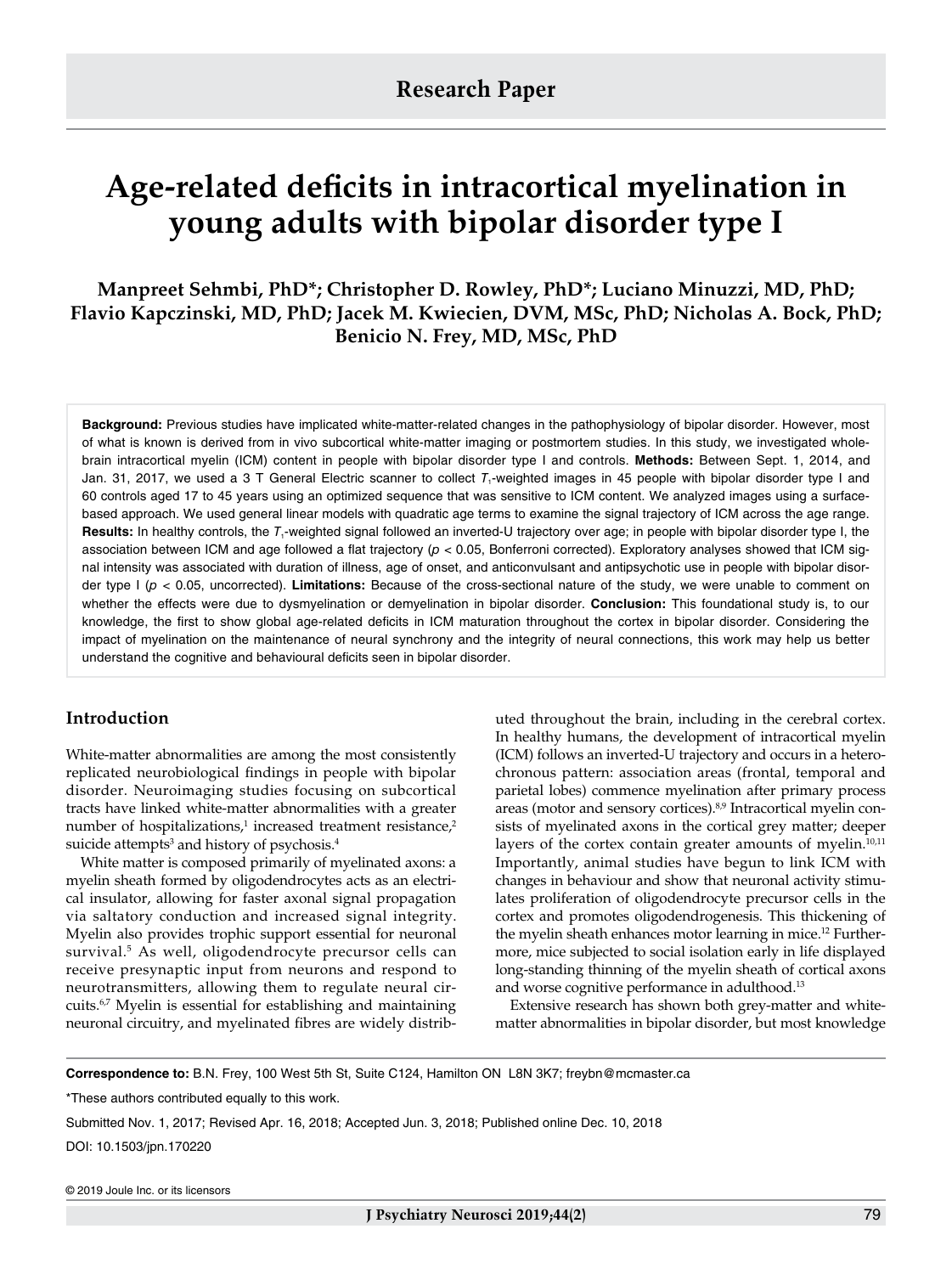about white-matter anomalies stems from subcortical anatomic or diffusion tensor imaging studies of white-matter tracts. Postmortem human studies report fewer overall oligodendrocytes, a decreased ratio of oligodendrocytes per neuron and lower expression of myelin-related genes in the prefrontal cortex of people with bipolar disorder,<sup>14–18</sup> all suggesting possible ICM deficits in bipolar disorder.

Fortunately, it is now possible to map ICM across the cortical surface in humans, using high-resolution MRI. For instance, the MRI tissue parameter longitudinal relaxation time  $(T_1)$  and its inverse, longitudinal relaxation rate  $(R_1 = 1/T_1)$ , were sensitive to the presence of myelin in the cortex in a nonhuman primate MRI and histology study, $19$  and in a postmortem human MRI and histology study.<sup>20</sup> Furthermore, *T*<sub>1</sub>weighted images and  $R_1$  maps have been used to map myelin densities in humans over the entire cortex, $2^{1-24}$  colocalize specific auditory<sup>25</sup> and visual<sup>26</sup> areas for functional MRI, and map ICM changes associated with age.<sup>9</sup>

In the present study, we studied ICM in young adults with bipolar disorder using an optimized MRI technique that has been validated for ICM measurement in humans and nonhuman primates.27,28 We hypothesized that people with bipolar disorder would show deficits in ICM relative to matched controls. In exploratory analyses, we investigated the association between ICM and clinical variables such as age of onset; number of manic, depressive, mixed or hypomanic episodes; duration of illness; lifetime psychosis; and medication use.

# **Methods**

# *Study participants*

This study was approved by the Hamilton Integrated Research Ethics Board, and signed informed consent was obtained from each participant. We imaged 49 people with a diagnosis of bipolar disorder type I (28 female, 21 male) and 67 matched healthy controls (37 female, 30 male). All participants were right-handed and aged 17 to 45 years. All female participants were premenopausal. All participants completed the Structured Clinical Interview for DSM-IV to confirm diagnosis. Controls did not meet criteria for any current or lifetime axis I psychiatric conditions. Participants with bipolar disorder type I did not meet criteria for any current axis I psychiatric comorbidities. Other exclusion criteria were unstable medical or inflammatory conditions, alcohol or substance abuse within the last year (excluding caffeine or nicotine), past or current history of neurologic disorders (including head trauma and migraines) or any MRI contraindications.

# *Imaging acquisition*

We acquired the images on a 3 T General Electric scanner (software version 22.0) using a 32-channel receive-only radiofrequency coil for the head (MR Instruments) and a transmit radiofrequency body coil (General Electric) to produce a  $T_1$ weighted image with optimized intracortical contrast for ICM analysis.28,29 All images were acquired with 1 mm isotropic

resolution, and the total time for the protocol was about 35 minutes. We recently reported age-related ICM mapping in healthy controls.9 The imaging protocol is summarized below, with further details and parameter specifications available in our previous work and in the Supplementary Methods (Appendix 1, available at jpn.ca/170220).<sup>9</sup>

First, we acquired a typical 3D *T*<sub>1</sub>-weighted anatomic reference image of the whole head using a 3D inversion-recovery gradient echo sequence (GE 3D BRAVO). We used this image for registration in processing.

Next, we acquired another 3D  $T_1$ -weighted whole-head image with strong intracortical contrast using an inversionrecovery gradient echo sequence (GE 3D BRAVO) to form the basis of our ICM maps.

Finally, we collected a 3D proton-density-weighted image of the whole head to normalize intensity inhomogeneities in the  $T_1$ -weighted image with high intracortical contrast that would otherwise obscure ICM patterns. This image was made using a 3D gradient-echo sequence (GE 3D SPGR). We registered the proton-density-weighted image to the  $T_1$ weighted image with high intracortical contrast using a 6-parameter rigid transform (FSL) and filtered it using a 3D median filter with a kernel size of  $5 \times 5 \times 5$  mm. We then divided the  $T_1$ -weighted image by the filtered protondensity-weighted image to create the ratio image, which was a strongly  $T_1$ -weighted image that removed the radiofrequency receive field (B<sub>1</sub>−) inhomogeneity, radiofrequency transmit field  $(B_1+)$  inhomogeneity and  $T_2^*$ -weighting arising from the gradient echo readout in the inversion-recovery image. The ratio image still contained some  $B_1$ + inhomogeneity from the magnetization preparation portion of the inversion-recovery pulse sequence (see Bock and colleagues<sup>29</sup> for the mathematical derivation of the ratio image from magnetic resonance signal equations).

# *ICM processing*

We performed image processing to map ICM content in the cortex of each participant and register participants' maps to a common space for group analysis. To map ICM in a participant, we found the pial surface and a surface at the greymatter/white-matter boundary of the cortex. We calculated a new surface at the middle depth of the cortex, and we mapped the signal intensity of the ratio image onto this surface to depict ICM. This process is further described in Appendix 1, Supplementary Methods.

## *Statistical analysis*

## **Demographics**

We completed all statistical analyses using R version 3.3.2 (https://www.r-project.org). We used the Shapiro–Wilk test and the Bartlett test to determine the normality and homogeneity of variance for continuous variables, respectively. We tested between-group differences in age, sex, body mass index (BMI), years of education and smoking status using 2-tailed independent *t* tests, Mann–Whitney tests, or  $\chi^2$  tests, as appropriate (Table 1).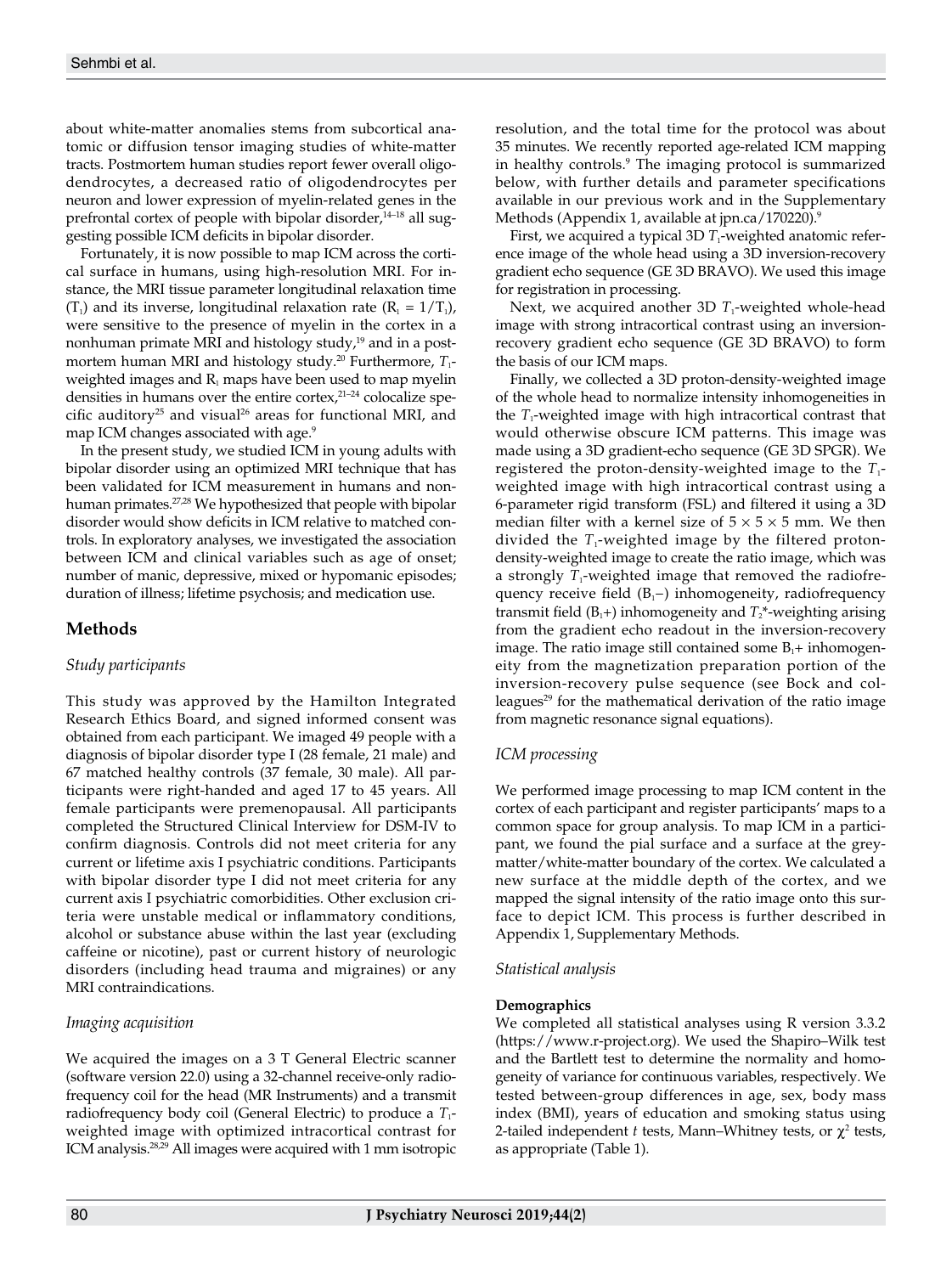## **Age and ICM content**

We used the MarsAtlas<sup>30</sup> to parcellate the cortex into 82 regions of interest (ROIs) for analysis. We generated ICM maps using Surfstat (http://www.math.mcgill.ca/keith/surfstat/) in Matlab (version R2015a). We investigated signal intensity in the ratio image as a function of age for the ROIs using a general linear model:  $age + age^2 + BMI + diagnosis + diagnosis$  $\times$  age<sup>2</sup>, where diagnosis was the participant diagnosis. By investigating the interaction term diagnosis  $\times$  age<sup>2</sup>, we could determine whether a diagnosis of bipolar disorder affected the inverted-U shape of the ICM trajectory seen in healthy participants. We included BMI as a covariate because it influences white-matter integrity.<sup>31</sup> We have recently shown that there were no sex differences in ICM trajectory over age in healthy individuals.9 We were unable to analyze 6 ROIs per hemisphere (12 in total) because of topological errors in identifying the pial or grey-matter/white-matter boundary surfaces in the cortex. These corresponded to the isthmus of the cingulate, the insula, the rostral medial visual cortex, the medial and rostral inferior temporal cortex and the rostral superior temporal cortex. We used the remaining 70 regions to compare age trajectories in  $T_1$ -weighted signals between controls and people with bipolar disorder type I. We averaged the signal across each ROI and analyzed the findings in R. We extracted *p* values for the linear model and the interaction term from the general linear models. We calculated partial  $\eta^2$  to determine the effect size of the interaction term, and to visualize the amount of variance in the data that could be attributed to the interaction term. We used coefficients for age2 to determine the shape of the ICM signal trajectory over age in each population. We used bootstrapping analysis to verify whether findings related to the interaction term in the general linear models were driven by outliers.

## **History of psychosis**

To determine whether history of psychosis affected ICM, we ran general linear models in each ROI in the bipolar disorder type I group only:  $age + age^2 + BMI + psychosis + psychosis \times age^2$ where psychosis was a binary variable (1 if the person with bipolar disorder type I had experienced lifetime delusions or hallucinations, 0 if they had not). Our goal was to investigate the final interaction term to determine whether a history of psychosis had any effect on ICM over age after controlling for BMI.

#### **Clinical correlates**

As per Foland-Ross and colleagues,<sup>32</sup> we used partial correlation analysis to determine the potential effects of age of onset, duration of illness and number of episodes (depressive, manic, hypomanic, mixed) on ICM throughout the cortex in participants with bipolar disorder type I, both individually and as a total sum. We included age, sex and BMI as covariates in all analyses, except when the dependent variable was expected to be highly collinear with age, such as duration of illness. In that case, we included only sex and BMI as covariates.

#### **Medications**

We categorized medications for each participant as lithium, antidepressants, antipsychotics, anticonvulsants and anxiolytics, and we coded the dose for each class as 0 (absent), 1 (low) or 2 (high).<sup>33</sup> We converted anticonvulsants and antidepressant doses to high/low groupings according to Sackeim.<sup>34</sup> We grouped levels 1 and 2 as low-dose, and levels 3 and 4 as high-dose. We converted antipsychotics to chlorpromazine dose equivalents. Participants who took a dose equivalent below the mean effective daily dose were defined as lowdose, and participants who took a dose equivalent at or above the mean effective daily dose were defined as high-dose.<sup>35</sup> We converted anxiolytic doses to lorazepam dose equivalents, and classified them as low-dose or high-dose using the *Physician's Desk Reference* recommended daily dose median.<sup>36</sup> We summed all individual low-/high-dose classifications to determine the total medication load. We used partial correlation analysis to determine the effects of individual medication classes and the composite medication score on ICM in bipolar disorder type I using age, sex and BMI as covariates.

# **Results**

Five participants from the control group and 2 from the bipolar disorder type I group were excluded from the analysis because of missing BMI values. As well, 2 each from the control and bipolar disorder type I groups were removed because of poor-quality ICM maps. We conducted the final age trajectory analysis with 60 participants in the control group and 45 in the bipolar disorder type I group.

## *Demographics*

Controls and participants with bipolar disorder type I were well matched according to age, sex, BMI, years of education and smoking status (Table 1). The clinical characteristics of the study population are described in Table 2.

## *Age trajectories of the ICM signal*

Consistent with previous literature,<sup>9</sup> the ICM signal followed an inverted-U trajectory over age in controls, but it was significantly flattened over age in participants with bipolar

| Table 1: Sociodemographic characteristics of the study population |  |
|-------------------------------------------------------------------|--|
| $(n = 105)^{*}$                                                   |  |

| Characteristic                | Control $(n = 60)$ | Bipolar<br>disorder type I<br>$(n = 45)$ | Test<br>statistic | p value |
|-------------------------------|--------------------|------------------------------------------|-------------------|---------|
| Age, yr                       | $30.7 \pm 8.3$     | $31.9 \pm 8.1$                           | $t = 0.73$        | 0.47    |
| Female, $n$ $(\%)$            | 32(53.3)           | 25(55.6)                                 | $\gamma^2 = 0.82$ | 0.84    |
| Body mass<br>index, $kq/m^2$  | $25.6 \pm 5.2$     | $26.6 \pm 4.4$                           | $t = 1.00$        | 0.32    |
| Education, yr                 | $15.9 \pm 2.8$     | $15.9 \pm 3.3$                           | $t = 0.09$        | 0.92    |
| Smoking<br>status, $n$ $(\%)$ |                    |                                          | $\gamma^2 = 5.37$ | 0.07    |
| Yes                           | 16 (26.7)          | 13 (28.9)                                |                   |         |
| <b>No</b>                     | 42 (70.0)          | 25(55.6)                                 |                   |         |
| Past                          | 2(3.3)             | 7(15.6)                                  |                   |         |
|                               |                    |                                          |                   |         |

\*Data are presented as mean ± standard deviation unless otherwise specified. †Missing data for 1 participant.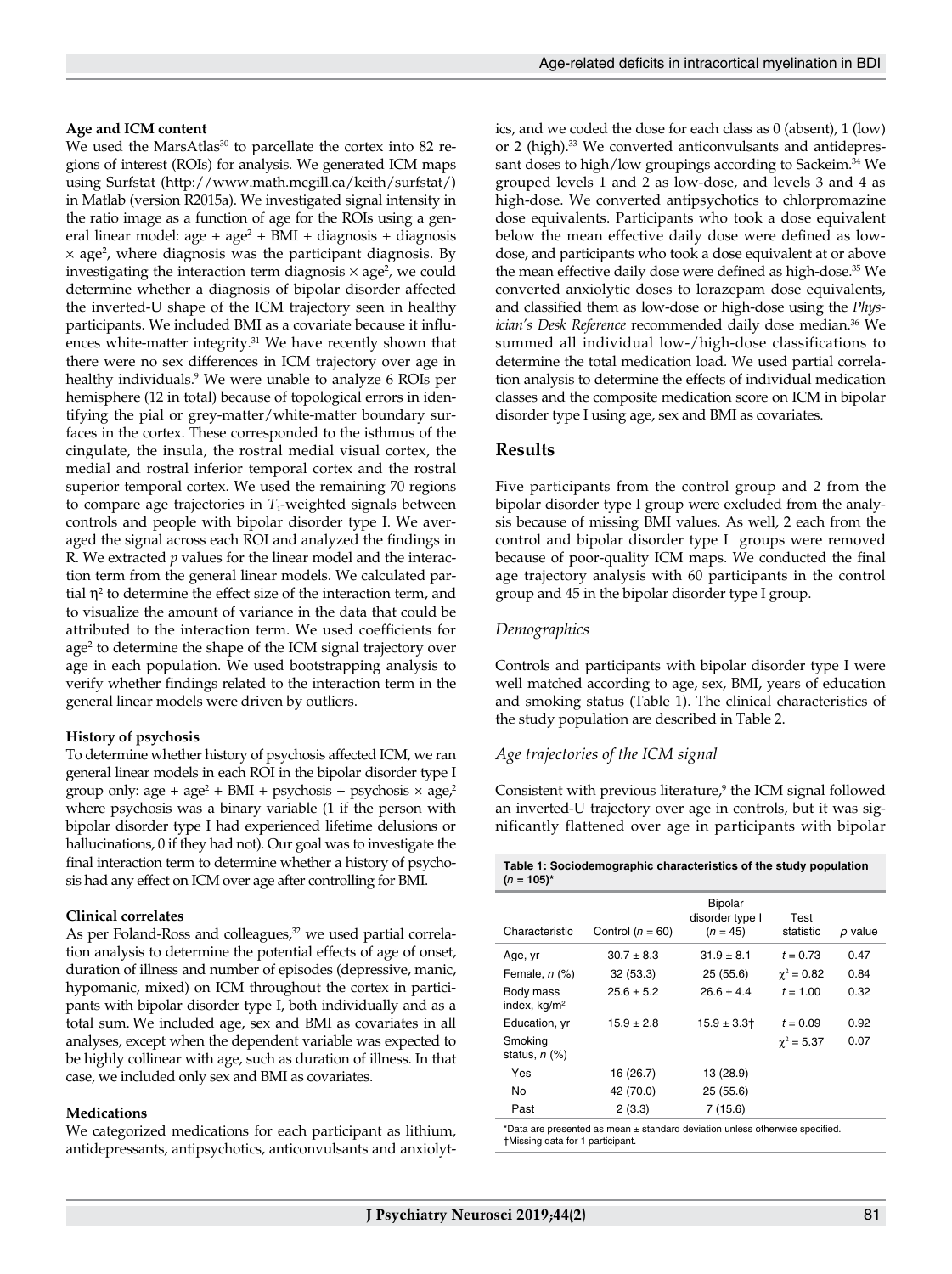| Table 2: Clinical characteristics of the study population*† |
|-------------------------------------------------------------|
|-------------------------------------------------------------|

| $\frac{1}{2}$ characteristics of the study population $\frac{1}{2}$ |                 |
|---------------------------------------------------------------------|-----------------|
| Characteristic                                                      | Findings        |
| Age at onset, yr                                                    | $16.7 \pm 6.2$  |
| Duration of illness, yr                                             | $14.9 \pm 8.0$  |
| Current mood state, n                                               |                 |
| Euthymic                                                            | 37              |
| Depressed                                                           | < 5             |
| Manic                                                               | < 5             |
| Hypomanic                                                           | < 5             |
| Mixed                                                               | < 5             |
| <b>MADRS</b> score                                                  |                 |
| Control                                                             | $1.7 \pm 2.8$   |
| Euthymic                                                            | $4.9 \pm 5.6$   |
| <b>YMRS</b> score                                                   |                 |
| Control                                                             | $0.4 \pm 1.0$   |
| Euthymic                                                            | $2.3 \pm 3.9$   |
| Lifetime psychosis, n (%)                                           | 27 (60.0)       |
| Medication use, n‡                                                  |                 |
| Unmedicated                                                         | 5               |
| Lithium                                                             | 14              |
| Anticonvulsants                                                     | 20              |
| Antidepressants                                                     | 16              |
| Antipsychotics                                                      | 27              |
| Anxiolytics                                                         | 12              |
| Previous mood episodes                                              |                 |
| Depressed                                                           | $16.4 \pm 21.8$ |
| Manic                                                               | $7.5 \pm 15.9$  |
| Hypomanic                                                           | $13.2 \pm 20.1$ |
| Mixed                                                               | $3.4 \pm 8.7$   |
| Total                                                               | $40.0 \pm 46.9$ |
| Lifetime comorbid psychiatric diagnoses, n                          |                 |
| Panic disorder                                                      | 14              |
| Agoraphobia                                                         | 10              |
| Social phobia                                                       | 14              |
| Obsessive-compulsive disorder                                       | < 5             |
| Posttraumatic stress disorder                                       | 8               |
| Generalized anxiety disorder                                        | < 5             |
| Anorexia nervosa                                                    | < 5             |
| Binge-eating disorder                                               | < 5             |
| Alcohol dependence                                                  | 5               |
| Alcohol abuse                                                       | 14              |
| Substance dependence                                                | 7               |
| Substance abuse                                                     | 13              |

MADRS = Montgomery–Åsberg Depression Rating Scale; YMRS = Young Mania Rating Scale.

\*Findings are for the bipolar type I group unless otherwise specified. Control group,  $n = 60$ ; bipolar type I group,  $n = 45$ . Findings that applied to fewer than 5 participants have been suppressed owing to data privacy guidelines.

†Data are presented as mean ± standard deviation unless otherwise specified. ‡Most participants were on polypharmacy; therefore medication count totals are greater than the sample size (*n* = 45). disorder type I, suggesting age-related deficits in myelin maturation in young adults with bipolar disorder (Fig. 1).

General linear models met the conditions required for analysis (linearity, normality, homoscedasticity and independence) and were Bonferroni-corrected, such that only models with a *p* value <  $0.0007$  ( $\alpha$  =  $0.05/70$  tests) were considered significant. The interaction of diagnosis  $\times$  age<sup>2</sup> showed that the ICM signal trajectory over age was significantly different in participants with bipolar disorder relative to controls in several regions of the frontal, parietal and temporal cortices, most predominantly in the left hemisphere (Fig. 2). This suggests that ICM age-related deficits in young adults with bipolar disorder are widespread and not localized.

We calculated partial  $\eta^2$  for diagnosis  $\times$  age<sup>2</sup> and mapped it onto the cortex (Fig. 3). In most ROIs, we observed an effect between 0.01 and 0.1, with the largest effects in the motor and premotor regions, mirroring the regions of greatest difference between bipolar disorder and controls seen in Figure 2.

To analyze the trajectories, we fitted each diagnostic group with predictors (BMI + age + age<sup>2</sup>) and mapped coefficients for age<sup>2</sup> on the cortex (Fig. 4). Consistent with the diagnosis  $\times$  age<sup>2</sup> analyses, the coefficient was largely negative in controls, corresponding to an inverted-U trajectory for ICM; coefficient values in participants with bipolar disorder were much closer to 0.

We used bootstrapping analysis to explore any effect of outliers on the significance of diagnosis  $\times$  age<sup>2</sup> within each ROI (Appendix 1, Table S1). In the analysis, we drew samples of 105 participants with replacement over 10000 iterations to calculate confidence intervals on the interaction term. These samples did not necessarily contain potential outliers, making bootstrapping insensitive to outliers. The results showed that in most regions of the cerebral cortex, the significance of diagnosis  $\times$  age<sup>2</sup> was conserved with bootstrapping analysis, further supporting the main results shown in Figure 2. In the bilateral superior visual cortex, left caudal middle temporal cortex, left dorsal inferior parietal cortex, right rostral dorsal prefrontal cortex and right ventromedial orbitofrontal cortex, the significance of diagnosis  $\times$  age<sup>2</sup> was lost following bootstrapping. In contrast, diagnosis  $\times$  age<sup>2</sup> became significant in the right rostral middle temporal cortex following bootstrapping and remained significant in all other cortical regions.

#### *Intracortical myelin and clinical correlates*

Age of onset of bipolar disorder was positively correlated with the ICM signal in regions of the bilateral parietal, premotor and prefrontal cortices, and in the left somatosensory cortex (*R* = 0.24–0.36, *p* = 0.002–0.046; Appendix 1, Table S2) suggesting that earlier age of onset was associated with less ICM.

Duration of illness was negatively correlated with the ICM signal in the bilateral visual, temporal, parietal, cingulate and premotor cortices, the bilateral cuneus, the left somatosensory and motor cortices, and the right prefrontal cortex  $(R = -0.24)$ to 0.37, *p* = 0.005–0.049; Appendix 1, Table S2), suggesting that a longer duration of illness was associated with less ICM.

The number of depressive episodes was not significantly associated with the ICM signal in any cortical region. The number of manic episodes was negatively correlated with the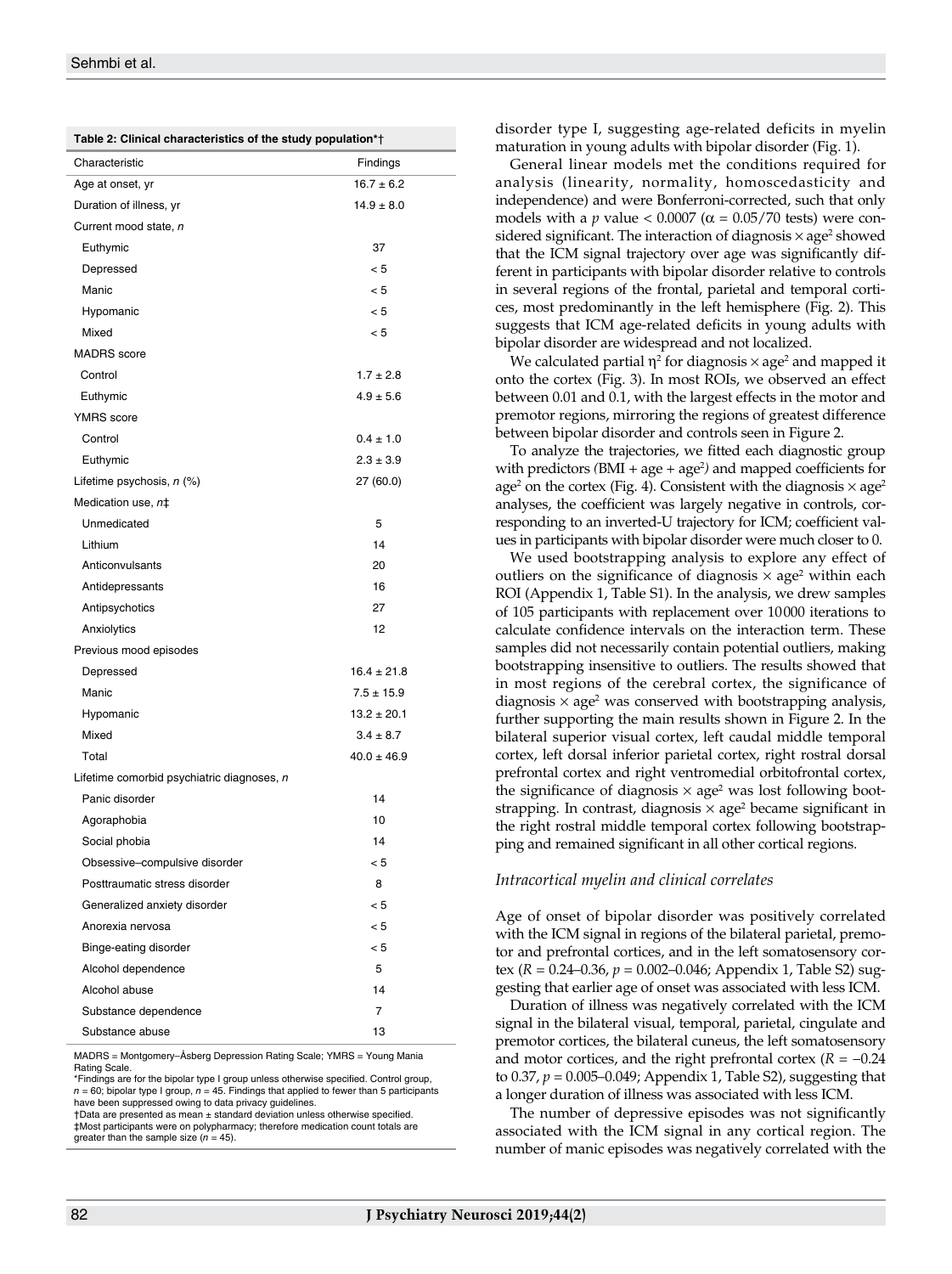ICM signal in the rostral middle temporal cortex  $(R = -0.24,$  $p = 0.047$ ). The number of hypomanic episodes was negatively correlated with the ICM signal in the bilateral posterior cingulate cortex (left *R* = −0.27, *p* = 0.03; right *R* = −0.31, *p* = 0.009; Appendix 1, Table S3) and the right anterior cingulate cortex (*R* = −0.27, *p* = 0.02; Appendix 1, Table S3). The number of mixed episodes was positively correlated with the ICM signal in regions of the bilateral orbitofrontal, temporal and prefrontal cortices, and in the right visual, parietal and somatosensory cortices (*R* = 0.24–0.42, *p* = 0.0003–0.04; Appendix 1, Table S3). In these exploratory analyses, only the correlation between the number of mixed episodes and ICM in the left ventromedial prefrontal cortex survived Bonferroni correction (*R* = 0.42, *p* = 0.04; Appendix 1, Table S3).

The total number of episodes was not significantly associated with ICM signal in any cortical region (Appendix 1, Table S3). Similarly, the interaction of psychosis  $\times$  age<sup>2</sup> was not significant in any model, suggesting no differences in ICM signal between participants with bipolar disorder who did or did not have a history of psychosis.

## *Medication*

Lithium, antidepressant and anxiolytic use were not significantly associated with the ICM signal in any cortical region. Anticonvulsant use was negatively correlated with the ICM signal in regions of the bilateral prefrontal and right orbitofrontal cortices (*R* = −0.23 to −0.25, *p* = 0.03–0.04; Appendix 1, Table S4). Antipsychotic use was negatively correlated with the ICM signal in regions of the bilateral parietal, cingulate and motor cortices, the right cuneus and the left visual cortex (*R* = −0.25 to −0.34, *p* = 0.003–0.04; Appendix 1, Table S4). However, none of these medication analyses survived Bonferroni correction.

Total medication load was negatively associated with the ICM signal in regions of the bilateral visual and motor cortices, the right cuneus, the parietal and somatosensory cortices, and the left posterior cingulate cortex ( $R = -0.25$  to  $-0.38$ ,  $p =$ 0.001–0.04; Appendix 1, Table S4). The total medication count was negatively associated with the ICM signal in regions of the bilateral motor, premotor and prefrontal cortices, the left



**Fig. 1:** Intracortical myelin signal over age in people with bipolar disorder (BD) (*n* = 45) and healthy controls (*n* = 60). Half-depth *T*<sub>1</sub>-weighted intracortical myelin signal trajectory with age plotted in healthy controls and participants with bipolar disorder type I. The 4 chosen regions of interest were areas typically associated with bipolar disorder. In all regions, healthy controls showed an inverted-U quadratic trajectory of intracortical myelin signal over age. This association was lost in people with bipolar disorder, where the association of intracortical myelin signal over age was severely blunted. ACC = anterior cingulate cortex; Cu = cuneus; OFC = orbital frontal cortex; Pfrdls = rostral dorsolateral superior prefrontal cortex.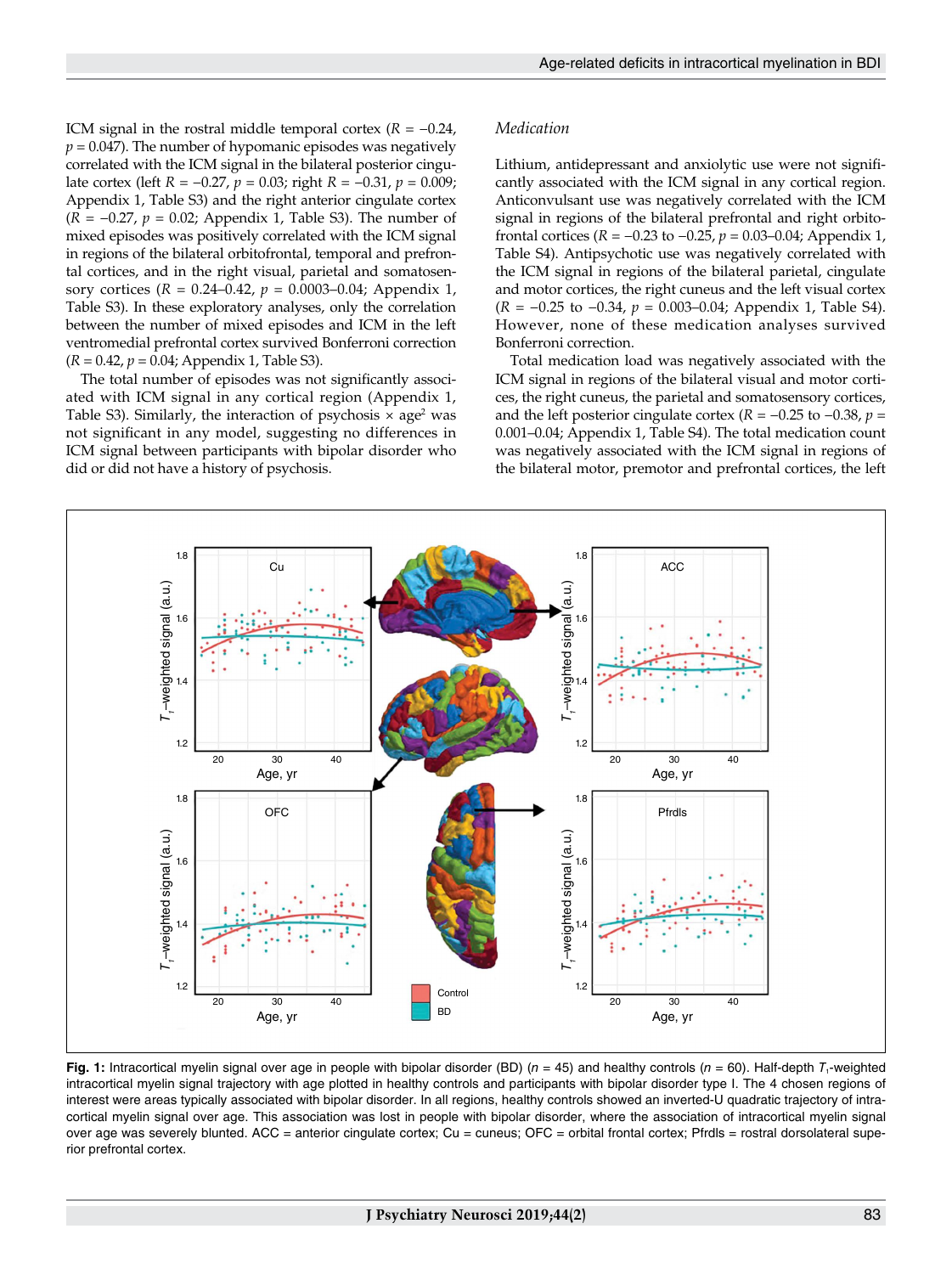visual and orbitofrontal cortices, and the right temporal, parietal and somatosensory cortices ( $R = -0.24$  to  $-0.33$ ,  $p =$ 0.005–0.049; Appendix 1, Table S4). None of these analyses survived Bonferroni correction.

# **Discussion**

Our main finding was that the age-related trajectory of the ICM signal in bipolar disorder did not follow the same inverted-U pattern seen in controls over young adulthood; this finding suggests that bipolar disorder is associated with age-related deficits in ICM development and/or maturation. These age-related deficits are widespread and primarily affect the frontal, parietal and temporal cortices. We observed the strongest effects in the motor and premotor regions, followed by the prefrontal and parietal regions.

Using a 1.5 T scanner, Jørgensen and colleagues $37$  recently reported increased *T*<sub>1</sub>-weighted grey-matter/white-matter contrast in bipolar disorder in the motor cortex only. The motor cortex is one of the most heavily myelinated cortical regions, and differences in this area are more readily identified using a variety of techniques, including increased  $T_1$ weighted grey-matter/white-matter contrast.<sup>38</sup> Using a novel technique developed and optimized for enhanced sensitivity to the ICM signal,<sup>9,28,29</sup> we found that age-related deficits in ICM occurred in several areas of the cerebral cortex in bipolar



**Fig. 2:** The *p* values for the interaction term from the linear model of diagnosis  $\times$  age<sup>2</sup>. All shaded regions (except those outlined in black) show significantly different trajectories of intracortical myelin signal over age between participants with bipolar disorder  $(n = 45)$ and healthy controls ( $n = 60$ ). The  $p$  value for diagnosis  $\times$  age<sup>2</sup> was < 0.05, and the *p* value for the model was < 0.0007 following Bonferroni correction for 70 regions. We observed significant interactions between diagnosis and age<sup>2</sup> (bipolar disorder v. control) throughout the medial and lateral cortices, with a potential left lateralization in the posterior lateral cortex. The effect was largely bilateral in frontal cortices.  $L = left$  hemisphere;  $R = right$  hemisphere.

disorder. Previous techniques likely had insufficient sensitivity to detect differences in ICM in more lightly myelinated cortical regions.39 Our imaging methodology seems to endorse the increased sensitivity required for global analysis of ICM, considering the high variability in ICM content throughout the cortex.

Our results were consistent with a large study ( $n = 6503$ ) that showed widespread patterns of reduced cortical thickness in frontal, temporal and parietal regions in people with bipolar disorder.<sup>40</sup> They were also consistent with a recent systematic review that showed decreased cortical thickness in the left anterior cingulate/paracingulate and the left superior temporal gyrus, as well as several prefrontal regions in bipolar disorder.<sup>41</sup> In the ENIGMA study,  $40$ the strongest effects were observed in the left cortex — specifically in the left pars opercularis, left fusiform gyrus and left rostral middle frontal cortex. Our findings were consistent with a more prominent left lateralization of age-related ICM deficits.40,41 It is conceivable that abnormal cortical thickness in bipolar disorder may be due in part to changes in ICM, because ICM content can affect overall thickness measures.28,42 Although the literature emphasizes a propensity toward right-hemisphere effects in bipolar disorder, a number of studies have also shown left-hemisphere



**Fig. 3:** Partial  $\eta^2$  as an estimate of effect size for the interaction of diagnosis  $\times$  age<sup>2</sup> in the prediction of intracortical myelin signal. Larger partial  $\eta^2$  values suggest that diagnosis  $\times$  age<sup>2</sup> explains a greater degree of variance in  $T_1$ -weighted signal related to intracortical myelin. Thus, increased partial  $\eta^2$  could be highlighting areas of strongest difference between healthy controls  $(n = 60)$ and participants with bipolar disorder  $(n = 45)$  in this age range. We observed the largest effect sizes in motor and premotor regions. Left prefrontal regions also showed notable effect sizes, although we observed small to medium effect sizes throughout the medial and lateral cortices. Regions with the greatest effect size corresponded with regions of greatest difference between participants with bipolar disorder and controls (Fig. 2).  $L = left$  hemisphere;  $R =$  right hemisphere.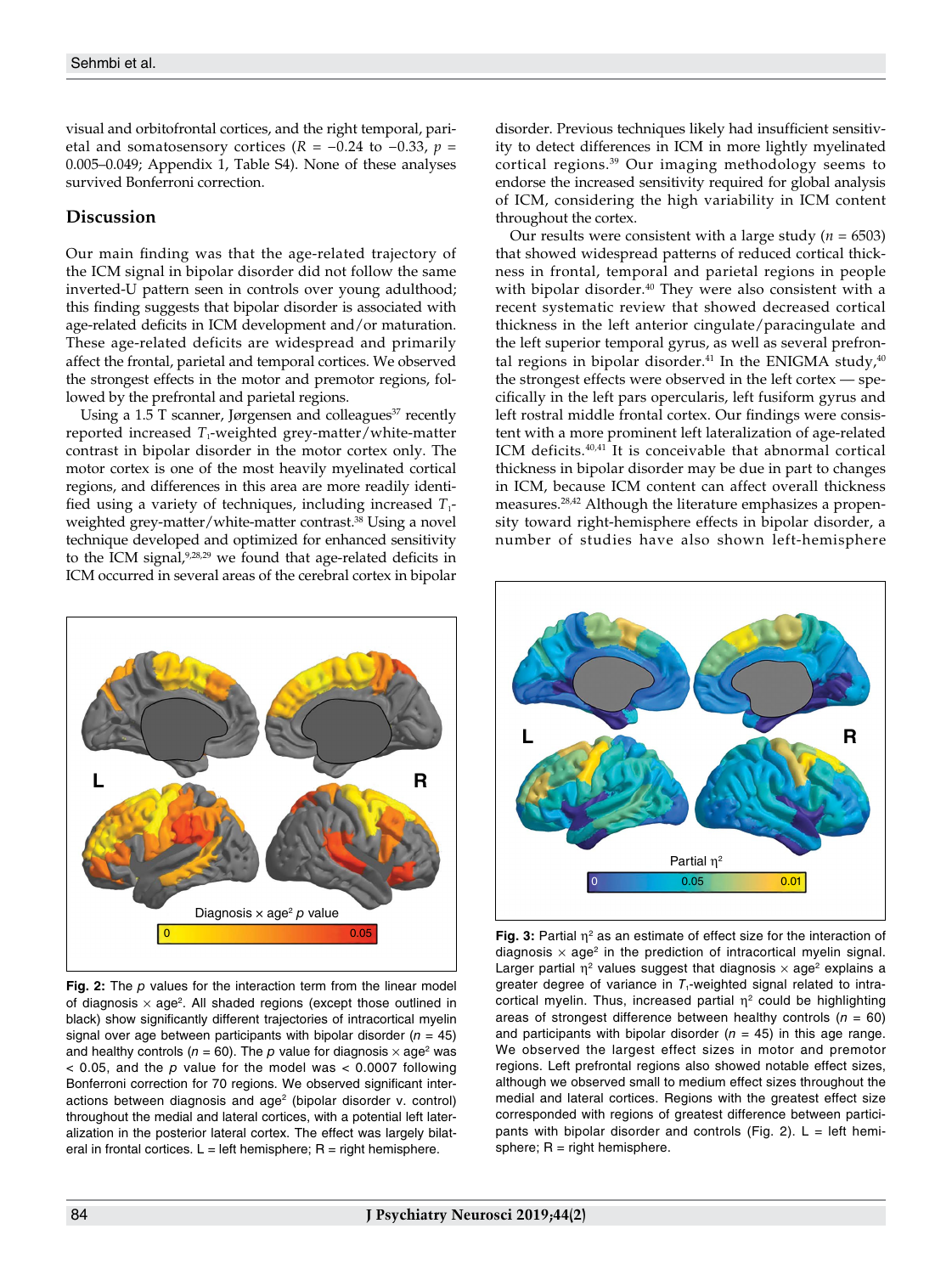abnormalities. For example, functional imaging studies using both positron emission tomography and singlephoton emission computed tomography have shown increased activation in the left hemisphere in the frontal,<sup>43</sup> prefrontal<sup>44</sup> and temporal<sup>45</sup> lobes, and in the cingulate cortex,<sup>46</sup> in bipolar disorder.<sup>47</sup>

Further, many studies have highlighted hemispheric asymmetries in bipolar disorder in relation to white-matter structures specifically. In a recent study of the lateralization of white-matter abnormalities in psychotic disorders, Ho and colleagues<sup>48</sup> showed that compared to healthy controls, participants with bipolar disorder displayed a greater leftbiased laterality index of fractional anisotropy in several regions of frontal, subcortical and fronto-occipital whitematter tracts. Further, a study of twin pairs showed significantly decreased white-matter volume in the left hemispheres of participants with bipolar disorder and their unaffected twins, highlighting a potential etiological relationship between white-matter damage in the left hemisphere and bipolar disorder.<sup>49</sup> Our finding of age-related deficits in ICM development that were biased toward the left hemisphere illustrate a potential new microstructural property that may underlie some previously described observations, such as altered cortical function and structure. Our results also support the findings of many postmortem studies, which show deficits in cortical oligodendrocyte count and density in bipolar disorder.<sup>14-17</sup> Future studies

into cortical changes in bipolar disorder might also benefit from multiparametric MRI to more specifically identify brain pathology. Examples include combining  $R_1$  and magnetization transfer-weighted mapping to increase specificity for ICM,<sup>50</sup> and diffusion-weighted MRI to assess changes in axonal and dendritic densities in the cortex.<sup>51</sup>

Recent animal studies have demonstrated the dynamic plasticity of ICM and its relation to behaviour. For instance, an optogenetic study in mice showed that neuronal activity stimulates oligodendrocyte precursor cell proliferation in the cortex, promoting oligodendrogenesis and leading to an increased thickness of the myelin sheath.12 Ultimately, these microstructural changes were associated with behavioural modulation in these mice. As well, reduced thickness of the myelin sheath in the medial prefrontal cortex caused by early-life social isolation has been linked with long-standing deficits in cognitive performance in adult mice.<sup>13</sup> It is conceivable that the age-related ICM deficits in bipolar disorder that we saw in the current study may be associated with emotional dysregulation and cognitive dysfunction, both of which are commonly observed in the course of bipolar disorder. Future studies should investigate the relation between ICM and cognitive/emotional processing in bipolar disorder.

Interestingly, the strongest effect sizes for age-related ICM deficits in our study were in the premotor and motor areas. The motor cortex is one of the most heavily myelinated regions, among other myelin-rich areas such as the



**Fig. 4:** The shape of the quadratic trajectory in controls (*n* = 60) and participants with bipolar disorder type I (*n* = 45). Each population was fitted individually to find the coefficient for age<sup>2</sup>. On the left, the control population shows a global negative shape across the cortex, representing an inverted-U trajectory. On the right, the bipolar disorder group displayed values closer to 0 in widespread regions across the cortex, suggesting a flat and severely blunted pattern in T<sub>1</sub>-weighted signal over young adulthood (ages 17 to 45 years). L = left hemisphere;  $R =$  right hemisphere.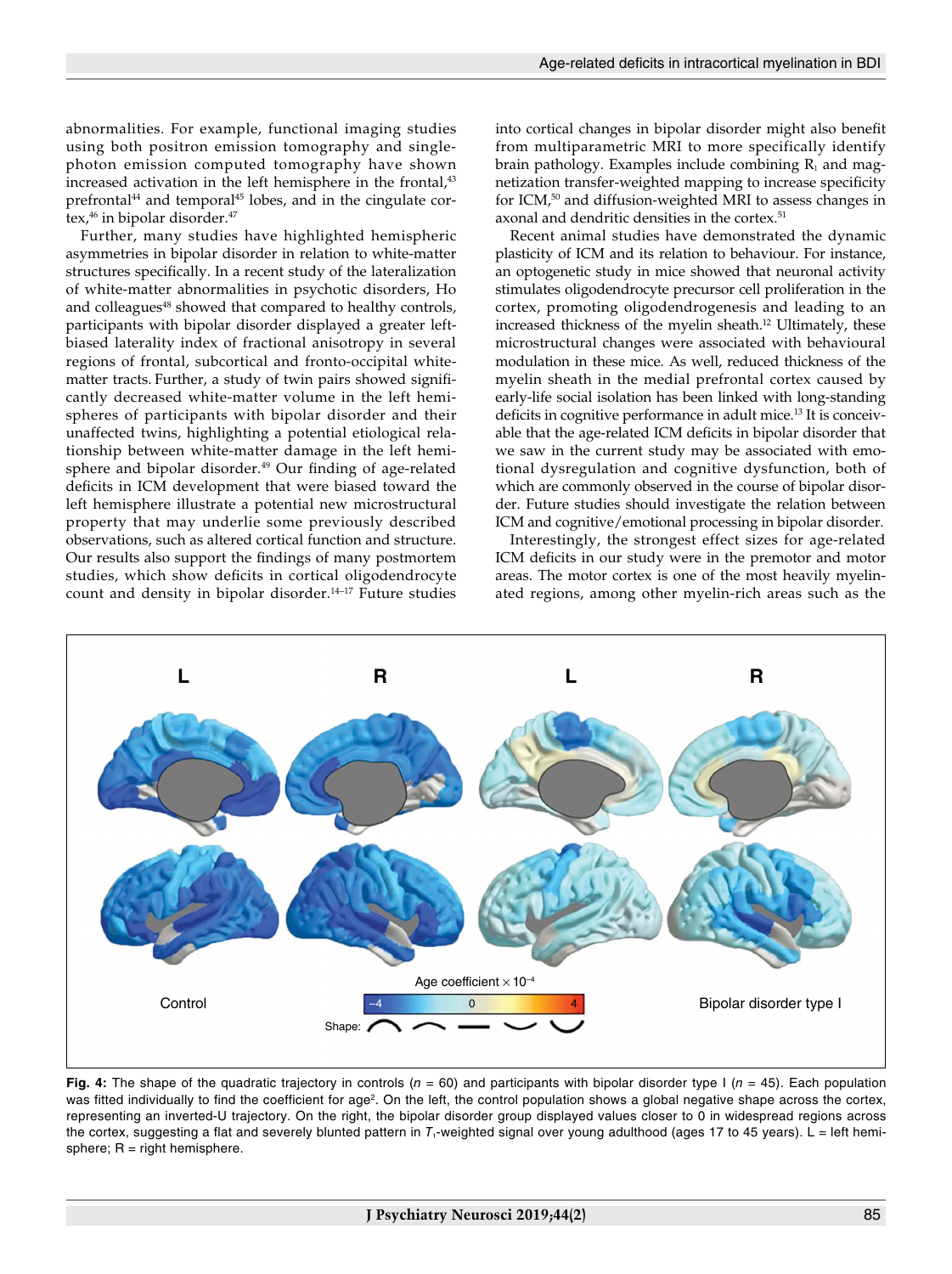primary visual, auditory and somatosensory cortices. It is unique, however, because motor regions continue to myelinate for up to 4 years past other regions, peaking around 38 years of age.<sup>9</sup> Notably, motor-speed dysfunction has been shown in people with bipolar disorder and their first-degree relatives, and has recently been identified as an endophenotype of bipolar disorder.<sup>52</sup> Motor-speed deficits have also been seen in children of women with bipolar disorder as young as 1 year of age.<sup>53</sup> Deficits in ICM in these brain regions may account, at least in part, for these behavioural observations.

Our exploratory analyses suggest that illness characteristics such as earlier age of onset, longer duration of illness and more manic/hypomanic/mixed episodes may be associated with decreased ICM. However, these results should be considered preliminary and must be confirmed in future studies, ideally with a longitudinal design. Participants with bipolar disorder in the current study reported illness onset during adolescence, and this is also commonly reported in the literature. Several lines of evidence have implicated abnormal myelination in the onset of psychiatric disorders, because the peak onset of many psychiatric disorders coincides with a period of intense myelin development.54 As well, abnormalities in white matter have routinely been identified during the first episode of bipolar disorder and in offspring and first-degree relatives of people with bipolar disorder.55,56 Our results were consistent with studies showing that longer duration of illness and the number of mood episodes were associated with declining grey-matter and white-matter integrity.39,57 Another preliminary finding of the present study was that the total medication load and the use of antipsychotics and anticonvulsants in particular may affect ICM. Unfortunately, we were unable to determine whether this finding was a direct effect of medication use or an effect of illness severity, because people who are more ill tend to take more medications. Longitudinal studies are needed to examine the potential effects of psychotropics on myelination in vivo.

# *Limitations*

Limited by the cross-sectional design of the current study, we were precluded from examining the progressive impact of illness burden on ICM. Longitudinal studies are needed to confirm our results; help determine whether the effects seen here were due to dysmyelination or demyelination in bipolar disorder; and understand the relationship between ICM, risk of mood relapse and medication use. We did not assess other clinical factors that may affect ICM, such as childhood trauma, medical and psychiatric comorbidities, and lifetime alcohol or substance use. Further, our study sample consisted of young adults between the ages of 17 and 45 years. Samples of children and older adults may display distinct ICM trajectories over age. For instance, a recent study investigated cortical thickness from childhood to the mid-30s in people with autism-spectrum disorder and found an initial period of delayed cortical thinning, followed by a period of rapid cortical thinning that seemingly overcompensated for the initial delay.<sup>58</sup> As previously mentioned, cortical thickness and ICM are likely intertwined, and the trajectory of ICM over age may vary depending on the age range in question. It also remains to be determined whether ICM changes are accompanied by changes in the integrity and strength of axonal signal propagation. Investigation of ICM in relation to cognitive performance will be important for determining the functional consequences of aberrant ICM maturation over age in bipolar disorder.

# **Conclusion**

Our study provides the first evidence of widespread agerelated deficits in ICM maturation throughout the cerebral cortex in young adults with bipolar disorder. Considering the potential role of ICM in establishing and maintaining neuronal circuitry and its ability to affect behavioural performance, future work should investigate the role of ICM in behavioural, cognitive and emotional processing in bipolar disorder.

**Acknowledgements:** This project was supported by an Independent Investigator Award, Brain and Behavior Research Foundation (Frey; grant number 22200) and the AFP Innovations Award, Department of Psychiatry and Behavioural Neurosciences, McMaster University (Minuzzi).

**Affiliations:** From the Graduate Student, MiNDS Neuroscience Graduate Program, McMaster University, Hamilton, ON (Sehmbi, Rowley); the Mood Disorders Program, Department of Psychiatry and Behavioural Neurosciences, McMaster University, Hamilton, ON (Minuzzi, Kapczinski, Frey); the Women's Health Concerns Clinic, St. Joseph's Healthcare, Hamilton, ON (Minuzzi, Frey); the Department of Pathology and Molecular Medicine, M. deGroote School of Medicine, McMaster University, Hamilton, ON (Kwiecien); the Department of Psychology, Neuroscience, and Behaviour, McMaster University, Hamilton, ON (Bock); and the Department of Clinical Pathomorphology, Medical University of Lublin, Poland (Kwiecien).

**Competing interests:** L. Minuzzi has received grants/research support from the Alternative Funding Plan Innovations Award, the Brain and Behavior Research Foundation, the Canadian Institutes of Health Research, the Hamilton Health Sciences Foundation, the Ontario Brain Institute and the Ontario Mental Health Foundation; and has received speaker fees/honoraria from Bristol-Myers Squibb, Lundbeck, Sunovion, the Canadian Psychiatric Association, CANMAT and Allergan. F. Kapczinski reports personal fees from Daiichi Sankyo and Janssen-Cilag, as well as grants from Stanley Medical Research Institute, INCT–CNPq and the Canada Foundation for Innovation, outside the submitted work. B. Frey has received grants/research support from the Brain and Behavior Research Foundation, the Canadian Institutes of Health Research, the J. P. Bickell Foundation, the Ontario Brain Institute, the Ontario Mental Health Foundation, the Ontario Ministry of Research and Innovation, the Society for Women's Health Research and Pfizer; and has received consultant and/or speaker fees from Lundbeck, Pfizer and Sunovion. The other authors declare no competing financial interests.

**Contributors:** L. Minuzzi, N. Bock and B. Frey designed the study. M. Sehmbi acquired and analyzed the data, which C. Rowley, F. Kapczinski, J. Kwiecien, N. Bock and B. Frey also analyzed. M. Sehmbi wrote the article, which all authors reviewed. All authors approved the final version to be published and can certify that no other individuals not listed as authors have made substantial contributions to the paper.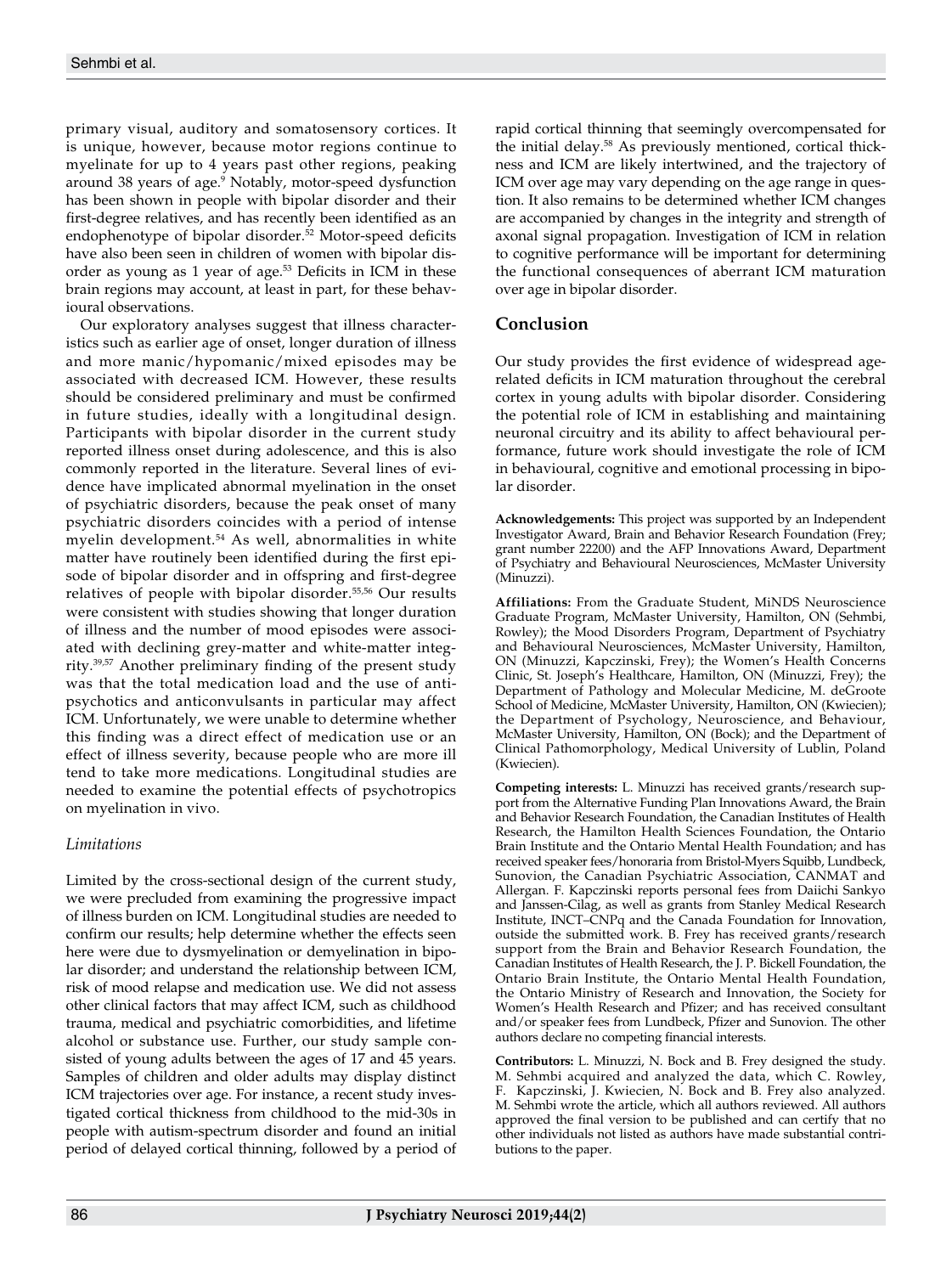## **References**

- 1. Dupont RM, Jernigan TL, Butters N, et al. Subcortical abnormalities detected in bipolar affective disorder using magnetic resonance imaging: clinical and neuropsychological significance. *Arch Gen Psychiatry* 1990;47:55-9.
- 2. Regenold WT, Hisley KC, Phatak P, et al. Relationship of cerebrospinal fluid glucose metabolites to MRI deep white matter hyperintensities and treatment resistance in bipolar disorder patients. *Bipolar Disord* 2008;10:753-64.
- 3. Grangeon MC, Seixas C, Quarantini LC, et al. White matter hyperintensities and their association with suicidality in major affective disorders: a meta-analysis of magnetic resonance imaging studies. *CNS Spectr* 2010;15:375-81.
- 4. Sarrazin S, Poupon C, Linke J, et al. A multicenter tractography study of deep white matter tracts in bipolar I disorder: psychotic features and interhemispheric disconnectivity. *JAMA Psychiatry* 2014;71:388-96.
- 5. Nave K-A. Myelination and the trophic support of long axons. *Nat Rev Neurosci* 2010;11:275-83.
- 6. Bergles DE, Roberts JDB, Somogyi P, et al. Glutamatergic synapses on oligodendrocyte precursor cells in the hippocampus. *Nature* 2000;405:187-91.
- Wigley R, Hamilton N, Nishiyama A, et al. Morphological and physiological interactions of NG2‐glia with astrocytes and neurons. *J Anat* 2007;210:661-70.
- 8. Huttenlocher PR, Dabholkar AS. Regional differences in synaptogenesis in human cerebral cortex. *J Comp Neurol* 1997;387:167-78.
- 9. Rowley CD, Sehmbi M, Bazin PL, et al. Age-related mapping of intracortical myelin from late adolescence to middle adulthood using T1‐weighted MRI. *Hum Brain Mapp* 2017;38:3691-3703.
- 10. Lake EM, Steffler EA, Rowley CD, et al. Altered intracortical myelin staining in the dorsolateral prefrontal cortex in severe mental illness. *Eur Arch Psychiatry Clin Neurosci* 2017;67:369-76.
- 11. Geyer S, Weiss M, Reimann K, et al. Microstructural parcellation of the human cerebral cortex — from Brodmann's post-mortem map to in vivo mapping with high-field magnetic resonance imaging. *Front Hum Neurosci* 2011;5:19.
- 12. Gibson EM, Purger D, Mount CW, et al. Neuronal activity promotes oligodendrogenesis and adaptive myelination in the mammalian brain. *Science* 2014;344:1252304.
- 13. Makinodan M, Rosen KM, Ito S, Corfas G. A critical period for social experience–dependent oligodendrocyte maturation and myelination. *Science* 2012;337:1357-60.
- 14. Lewandowski KE, Ongür D, Sperry SH, et al. Myelin vs axon abnormalities in white matter in bipolar disorder. *Neuropsychopharmacology* 2015;40:1243-9.
- 15. Uranova N, Orlovskaya D, Vikhreva O, et al. Electron microscopy of oligodendroglia in severe mental illness. *Brain Res Bull* 2001;55:597-610.
- 16. Uranova NA, Vostrikov VM, Orlovskaya DD, et al. Oligodendroglial density in the prefrontal cortex in schizophrenia and mood disorders: a study from the Stanley Neuropathology Consortium. *Schizophr Res* 2004;67:269-75.
- Öngür D, Drevets WC, Price JL. Glial reduction in the subgenual prefrontal cortex in mood disorders. *Proc Natl Acad Sci U S A* 1998;95:13290-5.
- 18. Tkachev D, Mimmack ML, Ryan MM, et al. Oligodendrocyte dysfunction in schizophrenia and bipolar disorder. *Lancet* 2003; 362:798-805.
- 19. Bock NA, Kocharyan A, Liu JV, et al. Visualizing the entire cortical myelination pattern in marmosets with magnetic resonance imaging. *J Neurosci Methods* 2009;185:15-22.
- 20. Stüber C, Morawski M, Schafer A, et al. Myelin and iron concentration in the human brain: a quantitative study of MRI contrast. *Neuroimage* 2014;93:95-106.
- 21. Sereno MI, Lutti A, Weiskopf N, et al. Mapping the human cortical surface by combining quantitative T(1) with retinotopy. *Cereb Cortex* 2013;23:2261-8.
- 22. Huntenburg JM, Bazin PL, Goulas A, et al. A systematic relationship between functional connectivity and intracortical myelin in the human cerebral cortex. *Cereb Cortex* 2017;27:981-97.
- 23. Marques JP, Khabipova D, Gruetter R. Studying cyto and myeloarchitecture of the human cortex at ultra-high field with quantitative imaging: R1, R2(\*) and magnetic susceptibility. *Neuroimage* 2017; 147:152-63.
- 24. Haast RA, Ivanov D, Formisano E, et al. Reproducibility and reliability of quantitative and weighted T1 and T2 \* mapping for myelinbased cortical parcellation at 7 Tesla. *Front Neuroanat* 2016;10:112.
- 25. Dick F, Tierney AT, Lutti A, et al. In vivo functional and myeloarchitectonic mapping of human primary auditory areas. *J Neurosci* 2012;32:16095-105.
- 26. Dumoulin SO, Harvey BM, Fracasso A, et al. In vivo evidence of functional and anatomical stripe-based subdivisions in human V2 and V3. *Sci Rep* 2017;7:733.
- 27. Bock NA, Kocharyan A, Liu JV, et al. Visualizing the entire cortical myelination pattern in marmosets with magnetic resonance imaging. *J Neurosci Methods* 2009;185:15-22.
- 28. Rowley CD, Bazin P-L, Tardif CL, et al. Assessing intracortical myelin in the living human brain using myelinated cortical thickness. *Front Neurosci* 2015;9:369.
- 29. Bock NA, Hashim E, Janik R, et al. Optimizing T1-weighted imaging of cortical myelin content at 3.0 T. *Neuroimage* 2013;65:1-12.
- 30. Auzias G, Coulon O, Brovelli A. MarsAtlas: a cortical parcellation atlas for functional mapping. *Hum Brain Mapp* 2016;37:73-92.
- 31. Kullmann S, Schweizer F, Veit R, et al. Compromised white matter integrity in obesity. *Obes Rev* 2015;16:273-81.
- 32. Foland-Ross LC, Thompson PM, Sugar CA, et al. Investigation of cortical thickness abnormalities in lithium-free adults with bipolar I disorder using cortical pattern matching. *Am J Psychiatry* 2011; 168:530-9.
- 33. Hassel S, Almeida JR, Kerr N, et al. Elevated striatal and decreased dorsolateral prefrontal cortical activity in response to emotional stimuli in euthymic bipolar disorder: no associations with psychotropic medication load. *Bipolar Disord* 2008;10:916-27.
- 34. Sackeim HA. The definition and meaning of treatment-resistant depression. *J Clin Psychiatry* 2001;62:10-7.
- 35. Davis JM, Chen N. Dose response and dose equivalence of antipsychotics. *J Clin Psychopharmacol* 2004;24:192-208.
- 36. Arky R, Sifton DW. *Physicians' Desk Reference*. Whippany (NJ): Physicians' Desk Reference Inc.; 1994.
- 37. Jørgensen K, Nerland S, Norbom L, et al. Increased MRI-based cortical grey/white-matter contrast in sensory and motor regions in schizophrenia and bipolar disorder. *Psychol Med* 2016; 46:1971-85.
- 38. Miller DJ, Duka T, Stimpson CD, et al. Prolonged myelination in human neocortical evolution. *Proc Natl Acad Sci U S A* 2012;109: 16480-5.
- 39. Jefferson AL, Gifford KA, Damon S, et al. Gray and white matter tissue contrast differentiates mild cognitive impairment converters from non-converters. *Brain Imaging Behav* 2015;9:141-8.
- Hibar DP, Westlye L, Doan N, et al. Cortical abnormalities in bipolar disorder: an MRI analysis of 6503 individuals from the ENIGMA Bipolar Disorder Working Group. *Mol Psychiatry* 2018;23:932-42.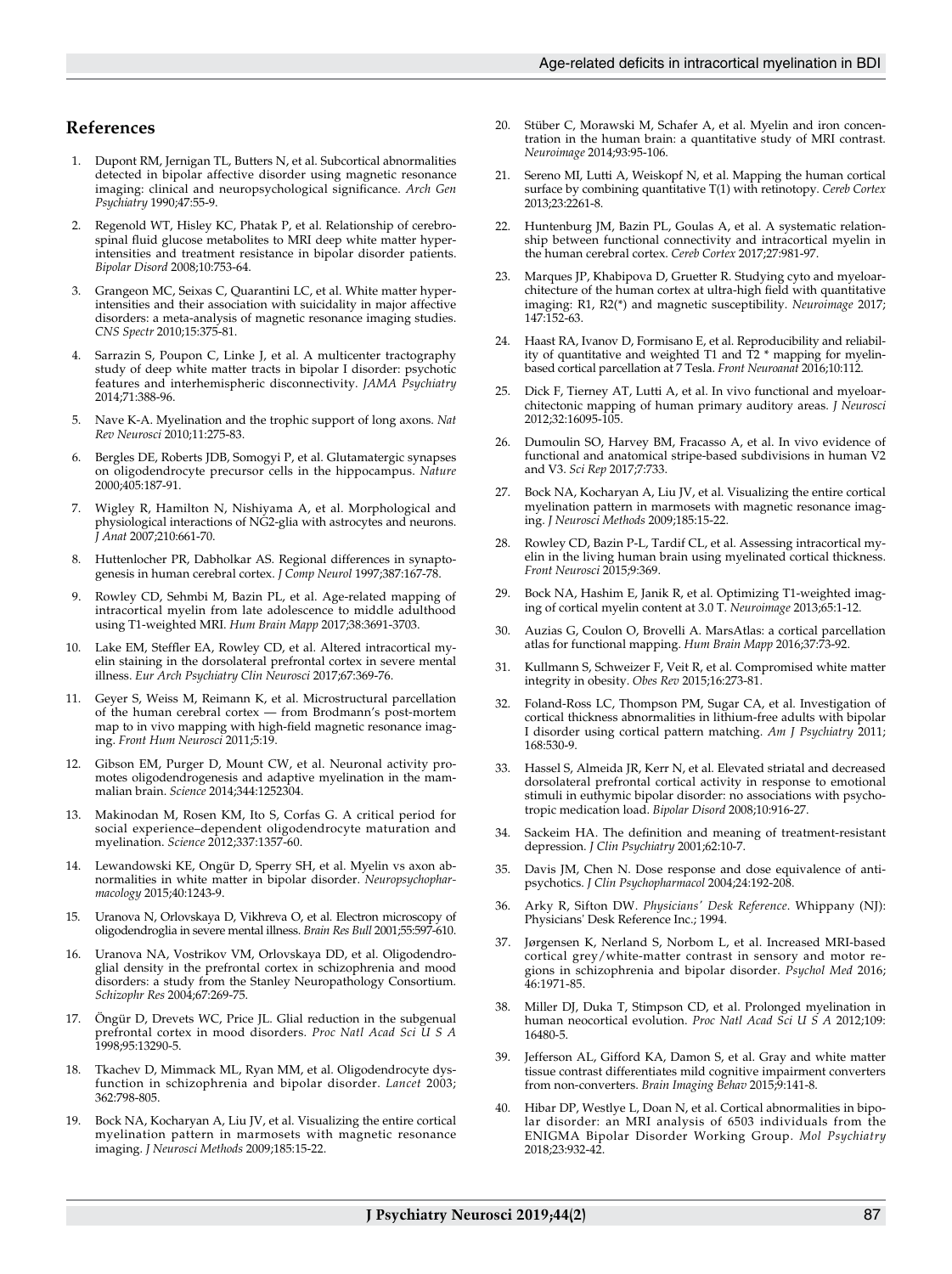- 41. Hanford LC, Nazarov A, Hall GB, et al. Cortical thickness in bipolar disorder: a systematic review. *Bipolar Disord* 2016;18:4-18.
- 42. Nieuwenhuys R. The myeloarchitectonic studies on the human cerebral cortex of the Vogt–Vogt school, and their significance for the interpretation of functional neuroimaging data. *Brain Struct Funct* 2013;218:303-52.
- 43. Baxter LR, Phelps ME, Mazziotta JC, et al. Cerebral metabolic rates for glucose in mood disorders: studies with positron emission tomography and fluorodeoxyglucose F 18. *Arch Gen Psychiatry* 1985; 42:441-7.
- 44. Drevets WC, Price JL, Simpson JR Jr, et al. Subgenual prefrontal cortex abnormalities in mood disorders. *Nature* 1997;386:824.
- 45. Migliorelli R, Starkstein SE, Tesón A, et al. SPECT findings in patients with primary mania. *J Neuropsychiatry Clin Neurosci* 1993;5:379-83.
- 46. Blumberg HP, Stern E, Martinez D, et al. Increased anterior cingulate and caudate activity in bipolar mania. *Biol Psychiatry* 2000;48:1045-52.
- 47. Caligiuri MP, Brown GG, Meloy M, et al. A functional magnetic resonance imaging study of cortical asymmetry in bipolar disorder. *Bipolar Disord* 2004;6:183-96.
- 48. Ho NF, Li Z, Ji F, et al. Hemispheric lateralization abnormalities of the white matter microstructure in patients with schizophrenia and bipolar disorder. *J Psychiatry Neurosci* 2017;42:242.
- 49. Kieseppä T, van Erp TG, Haukka J, et al. Reduced left hemispheric white matter volume in twins with bipolar I disorder. *Biol Psychiatry* 2003;54:896-905.
- 50. Carey D, Caprini F, Allen M, et al. Quantitative MRI provides markers of intra-, inter-regional, and age-related differences in young adult cortical microstructure. *Neuroimage* 2018;182:429-40.
- 51. Calamante F, Jeurissen B, Smith RE, et al. The role of whole-brain diffusion MRI as a tool for studying human in vivo cortical segregation based on a measure of neurite density. *Magn Reson Med*  2018;79:2738-44.
- 52. Correa-Ghisays P, Balanzá-Martínez V, Selva-Vera G, et al. Manual motor speed dysfunction as a neurocognitive endophenotype in euthymic bipolar disorder patients and their healthy relatives. Evidence from a 5-year follow-up study. *J Affect Disord* 2017; 215:156-62.
- 53. Santucci AK, Singer L, Wisniewski S, et al. One-year developmental outcomes for infants of mothers with bipolar disorder. *J Clin Psychiatry* 2017;78:1083-90.
- 54. Paus T, Keshavan M, Giedd JN. Why do many psychiatric disorders emerge during adolescence? *Nat Rev Neurosci* 2008;9:947-57.
- 55. Vita A, De Peri L, Sacchetti E. Gray matter, white matter, brain, and intracranial volumes in first-episode bipolar disorder: a metaanalysis of magnetic resonance imaging studies. *Bipolar Disord* 2009;11:807-14.
- 56. Versace A, Ladouceur CD, Romero S, et al. Altered development of white matter in youth at high familial risk for bipolar disorder: a diffusion tensor imaging study. *J Am Acad Child Adolesc Psychiatry* 2010;49:1249-59.
- 57. Moorhead TWJ, McKirdy J, Sussmann JE, et al. Progressive gray matter loss in patients with bipolar disorder. *Biol Psychiatry* 2007; 62:894-900.
- 58. Khundrakpam BS, Lewis JD, Kostopoulos P, et al. Cortical thickness abnormalities in autism spectrum disorders through late childhood, adolescence, and adulthood: a large-scale MRI study. *Cereb Cortex* 2017;27:1721-31.